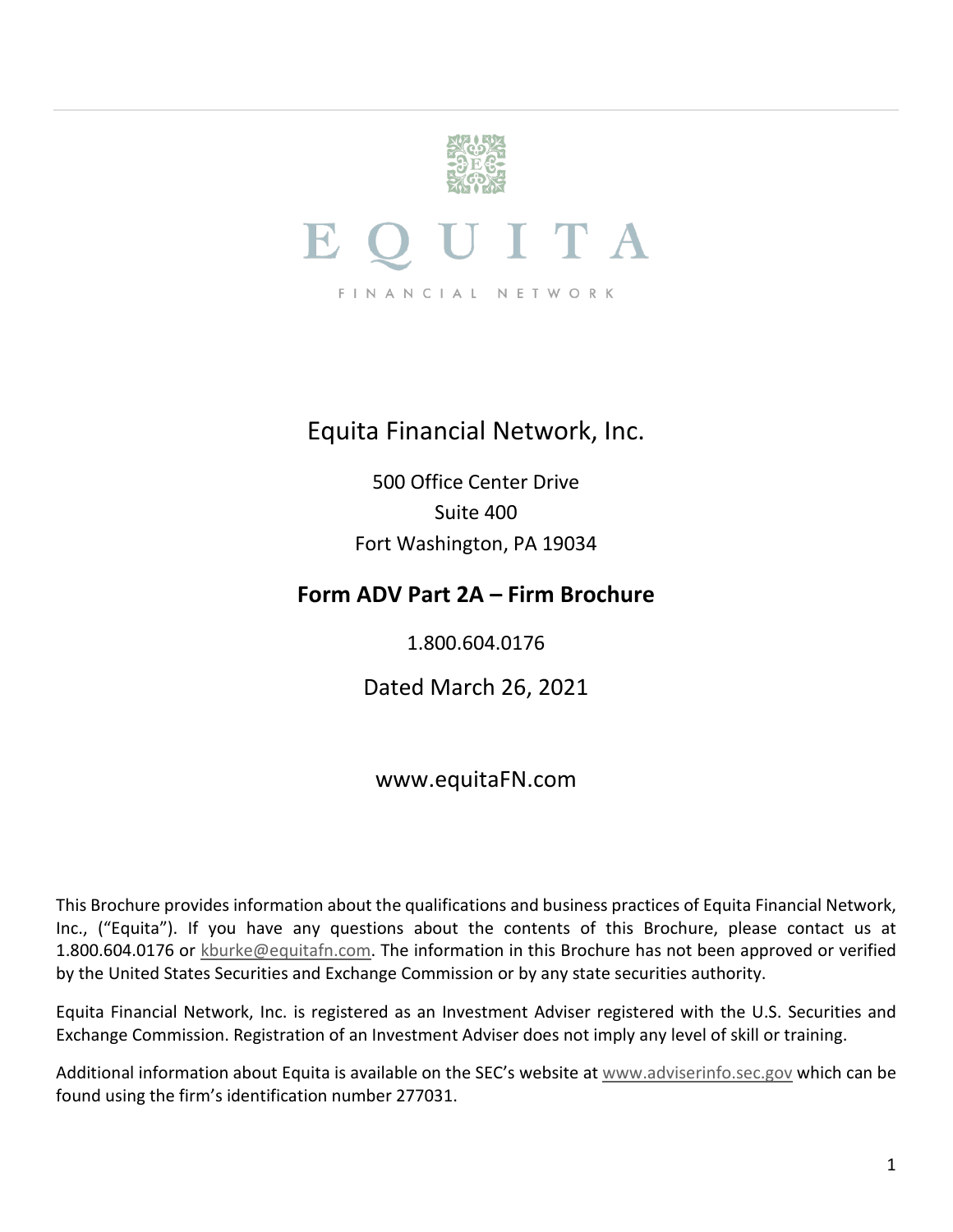<span id="page-1-0"></span>Since the last filing of this Form ADV Part 2A, dated March 30, 2020, the following material changes have occurred:

- Items 1 and 4: Firm is now registered in the states of Alabama and Georgia.
- Items 1 and 4: Firm is now registered with the U.S. Securities and Exchange Commission.
- Item 16 We have discretionary authority to determine the securities to be bought and sold and the amount of securities to be bought and sold for a client's account.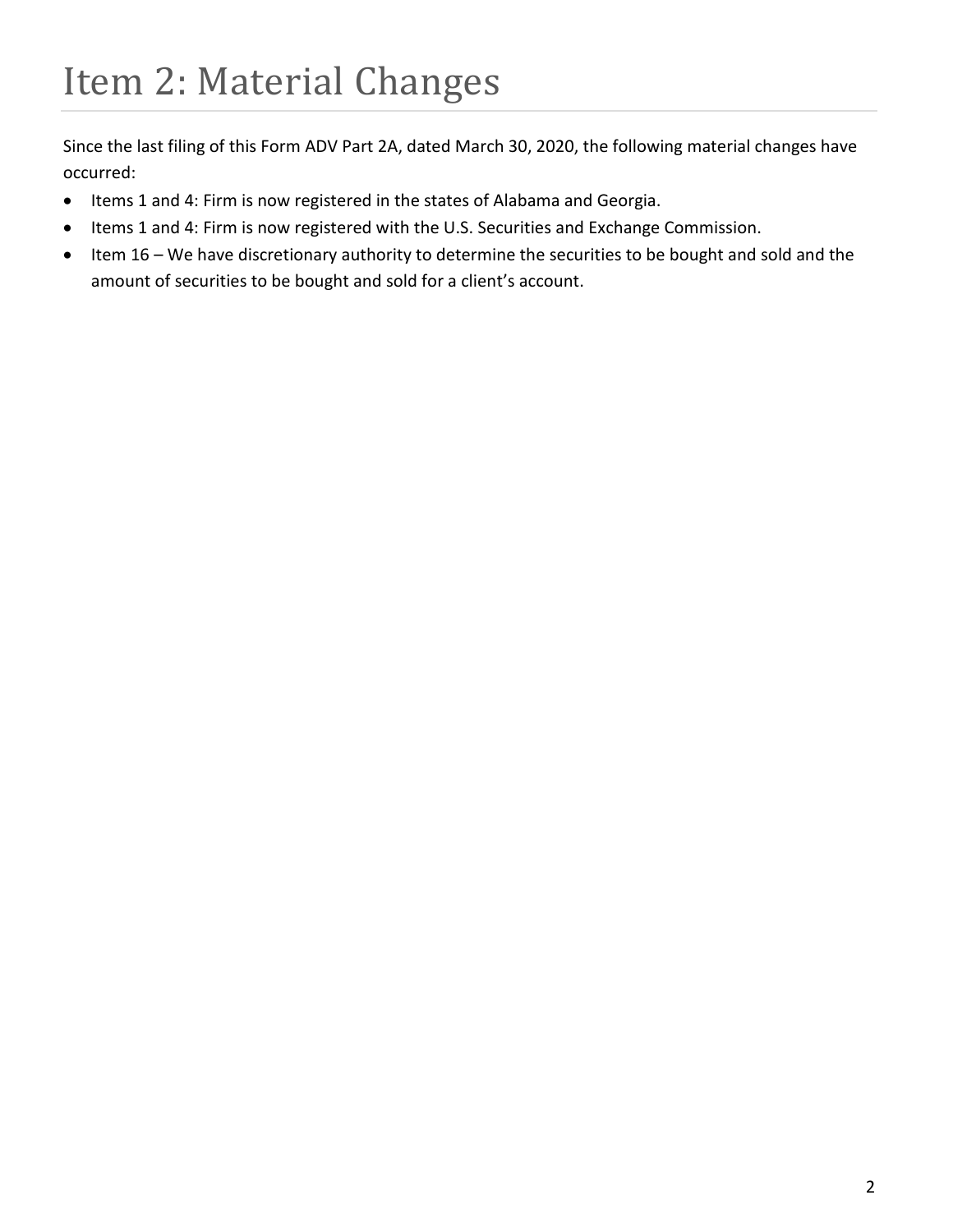# <span id="page-2-0"></span>Item 3: Table of Contents

### **Contents**

| Item 11: Code of Ethics, Participation or Interest in Client Transactions and Personal Trading12 |  |
|--------------------------------------------------------------------------------------------------|--|
|                                                                                                  |  |
|                                                                                                  |  |
|                                                                                                  |  |
|                                                                                                  |  |
|                                                                                                  |  |
|                                                                                                  |  |
|                                                                                                  |  |
|                                                                                                  |  |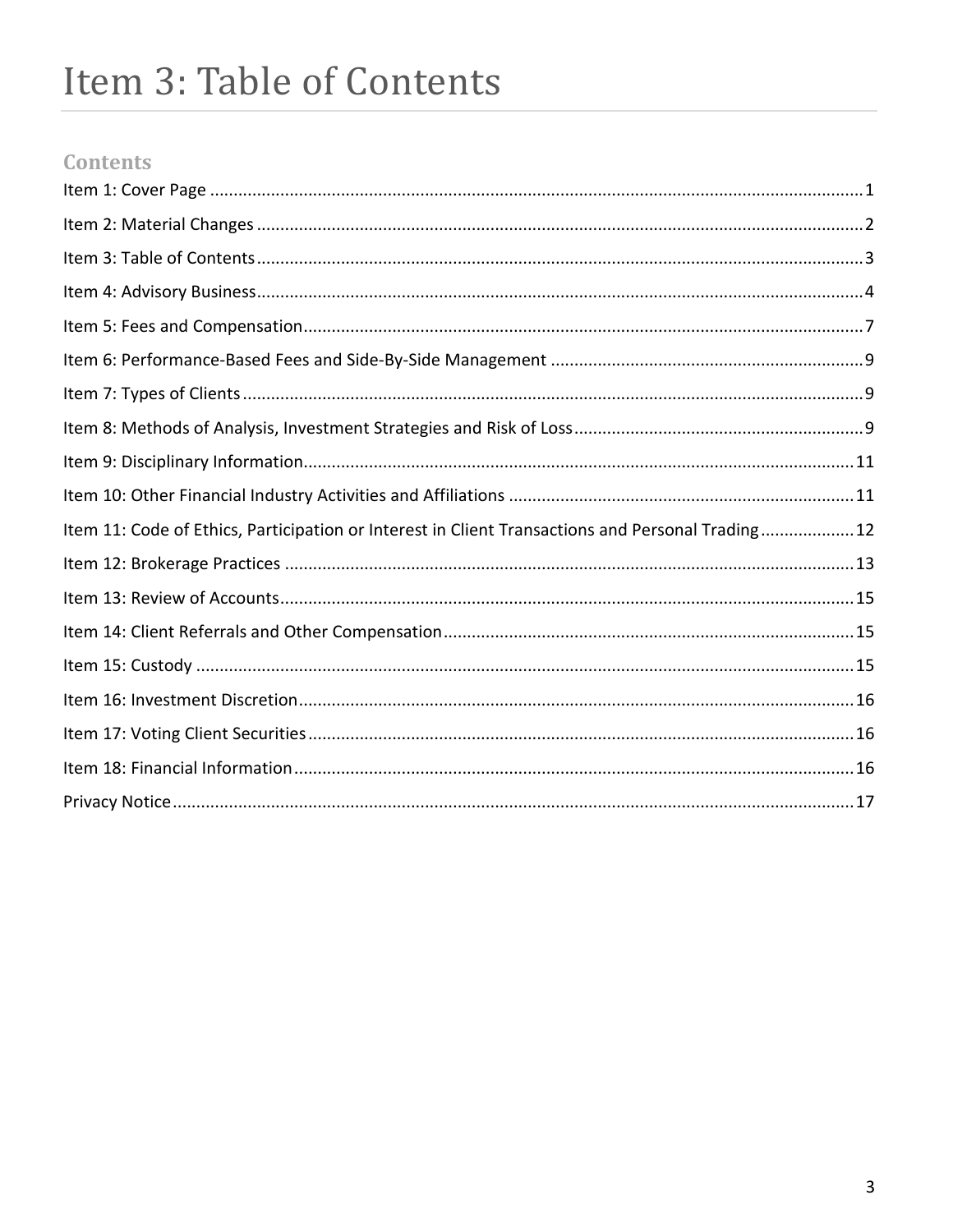# <span id="page-3-0"></span>Item 4: Advisory Business

### **Description of Advisory Firm**

Equita Financial Network, Inc. is registered as an Investment Adviser with the U.S. Securities and Exchange Commission. We were founded in June 2015. Kathleen Burke and Bridget V. Grimes are the principal owners of Equita.

Equita offers services through its network of investment advisor representatives (IARs) IARs may have their own legal business entities whose trade names and logos are used for marketing purposes. IAR Doing Business as (DBA) logos may appear on marketing materials or client statements. Clients should understand that the businesses are legal entities of the IAR, and not of Equita Financial Network. IARs are under the supervision of Equita and their advisory services are provided through Equita. Equita has the above described arrangement with the following IARs:

- Kathleen Burke, Method Financial Planning, LLC
- Bridget V Grimes, WealthChoice, LLC
- Melinda McCubbin, Truman Wealth Advisors, LLC
- Ellen Fee, Feathered Paddle Wealth Partners, LLC
- Stefanie D. Crowe, AegleWealth, LLC
- Kimberlee A. Spencer, Next Step Financial LLC
- Mary Meadows Livingston, Abeona Wealth, LLC

Equita currently manages \$107,311,632 on a discretionary basis and \$295,190 on a non-discretionary basis.

### **Types of Advisory Services**

#### **Financial Planning**

We provide financial planning services on topics such as retirement planning, risk management, college savings, cash flow, debt management, work benefits, and estate and incapacity planning.

Financial planning is a comprehensive evaluation of a client's current and future financial state by using currently known variables to predict future cash flows, asset values and withdrawal plans. The key defining aspect of financial planning is that through the financial planning process, all questions, information and analysis will be considered as they impact and are impacted by the entire financial and life situation of the client. Clients purchasing this service will receive a written or an electronic report, providing the client with a detailed financial plan designed to achieve his or her stated financial goals and objectives. In general, the financial plan will address any or all of the following areas of concern. The client and advisor will work together to select the specific areas to cover. These areas may include, but are not limited to, the following:

• **Business Planning:** We provide consulting services for clients who currently operate their own business, are considering starting a business, or are planning for an exit from their current business. Under this type of engagement, we work with you to assess your current situation, identify your objectives, and develop a plan aimed at achieving your goals.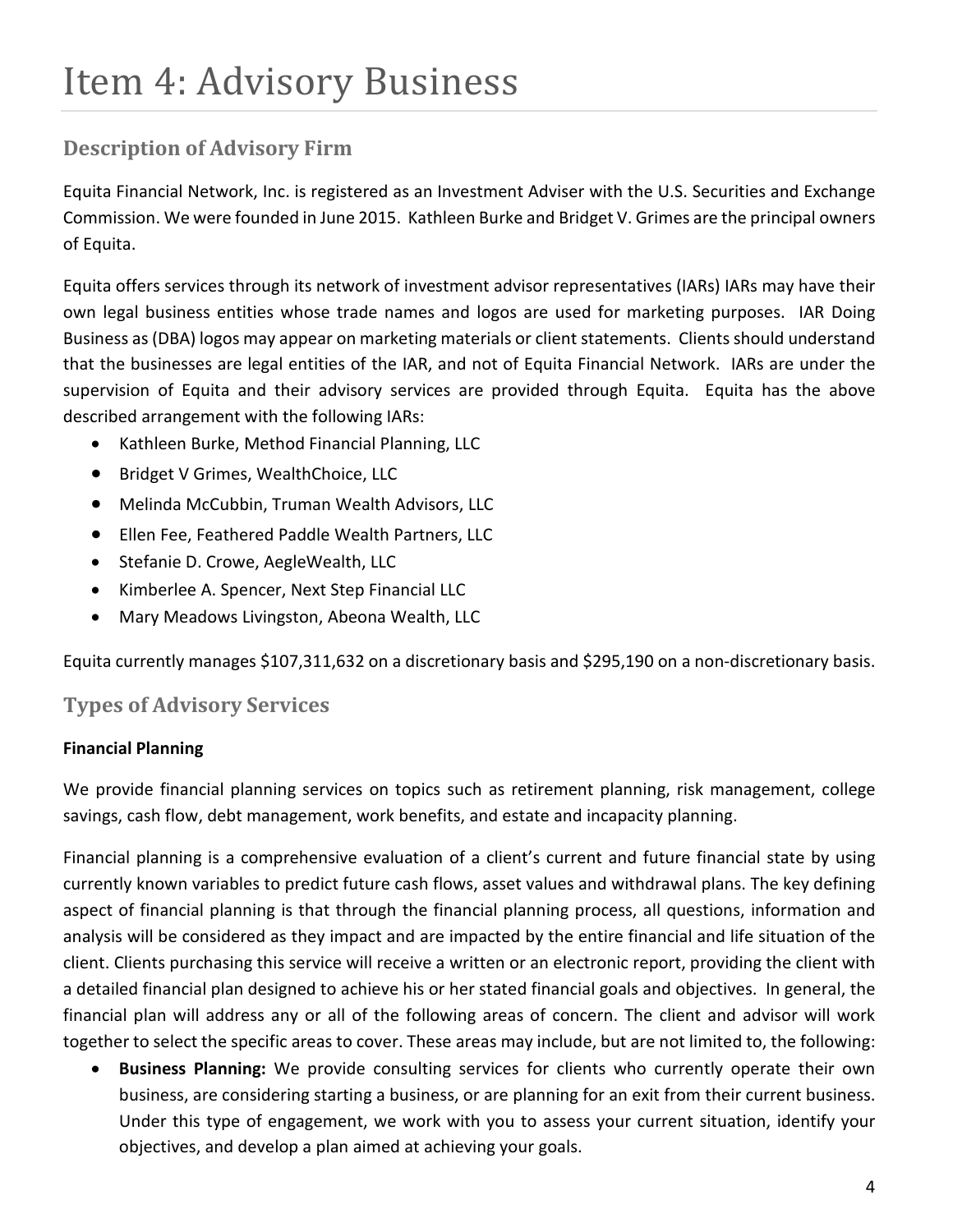- **Cash Flow and Debt Management**: We will conduct a review of your income and expenses to determine your current surplus or deficit along with advice on prioritizing how any surplus should be used or how to reduce expenses if they exceed your income. Advice may also be provided on which debts to pay off first based on factors such as the interest rate of the debt and any income tax ramifications. We may also recommend what we believe to be an appropriate cash reserve that should be considered for emergencies and other financial goals, along with a review of accounts (such as money market funds) for such reserves, plus strategies to save desired amounts.
- **College Savings**: Includes projecting the amount that will be needed to achieve college or other postsecondary education funding goals, along with advice on ways for you to save the desired amount. Recommendations as to savings strategies are included, and, if needed, we will review your financial picture as it relates to eligibility for financial aid or the best way to contribute to grandchildren (if appropriate).
- **Employee Benefits Optimization**: We will provide review and analysis as to whether you, as an employee, are taking the maximum advantage possible of your employee benefits. If you are a business owner, we will consider and/or recommend the various benefit programs that can be structured to meet both business and personal retirement goals.
- **Estate Planning**: This usually includes an analysis of your exposure to estate taxes and your current estate plan, which may include whether you have a will, powers of attorney, trusts and other related documents. Our advice also typically includes ways for you to minimize or avoid future estate taxes by implementing appropriate estate planning strategies such as the use of applicable trusts. We always recommend that you consult with a qualified attorney when you initiate, update, or complete estate planning activities. We may provide you with contact information for attorneys who specialize in estate planning when you wish to hire an attorney for such purposes. From time-to-time, we will participate in meetings or phone calls between you and your attorney with your approval or request.
- **Financial Goals**: We will help clients identify financial goals and develop a plan to reach them. We will identify what you plan to accomplish, what resources you will need to make it happen, how much time you will need to reach the goal, and how much you should budget for your goal.
- **Insurance**: Review of existing policies to ensure proper coverage for life, health, disability, longterm care, liability, home and automobile.
- **Investment Analysis**: This may involve developing an asset allocation strategy to meet clients' financial goals and risk tolerance, providing information on investment vehicles and strategies, reviewing employee stock options, as well as assisting you in establishing your own investment account at a selected broker/dealer or custodian. The strategies and types of investments we may recommend are further discussed in Item 8 of this brochure.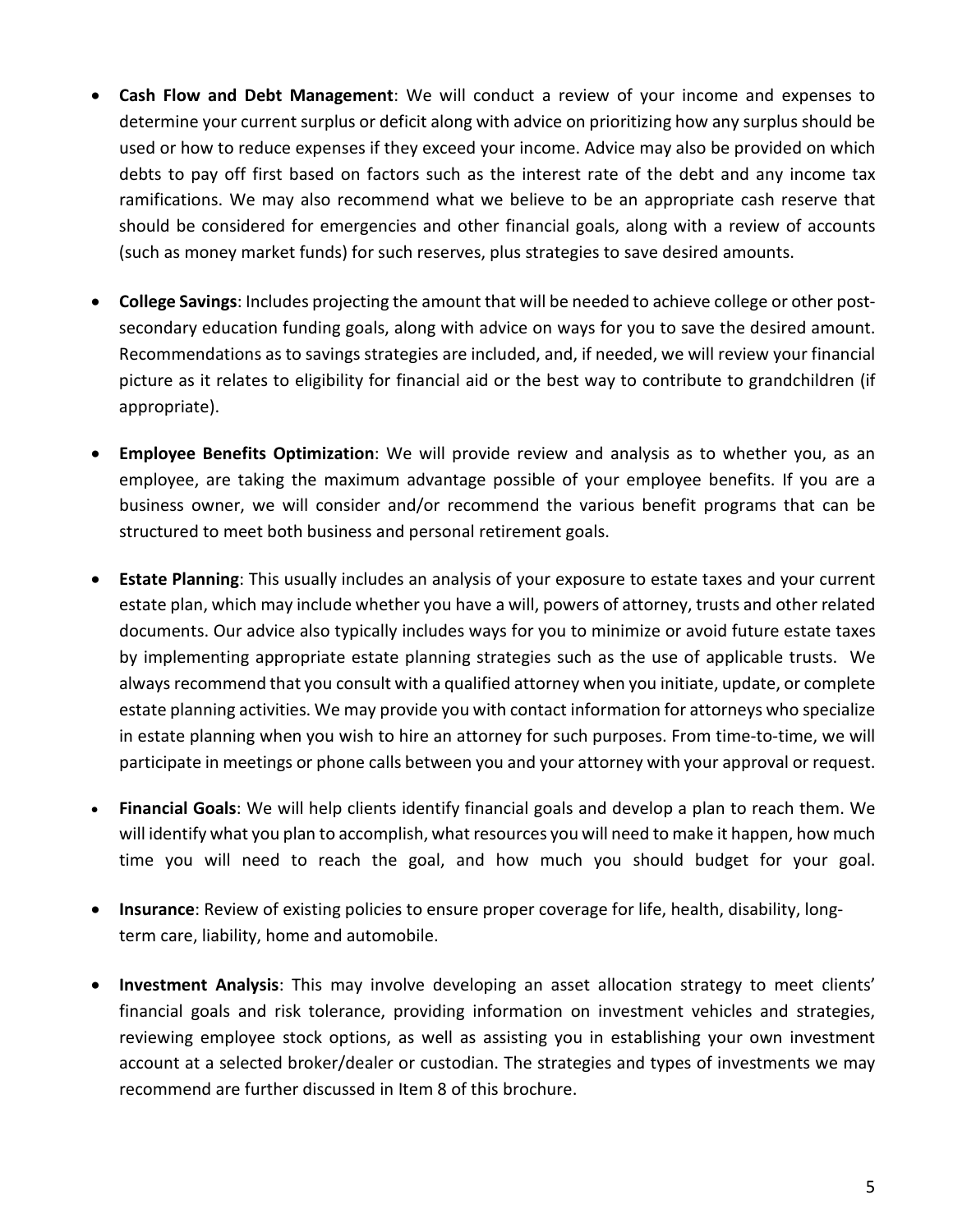- **Retirement Planning**: Our retirement planning services typically include projections of your likelihood of achieving your financial goals, typically focusing on financial independence as the primary objective. For situations where projections show less than the desired results, we may make recommendations, including those that may impact the original projections by adjusting certain variables (i.e., working longer, saving more, spending less, taking more risk with investments). If you are near retirement or already retired, advice may be given on appropriate distribution strategies to minimize the likelihood of running out of money or having to adversely alter spending during your retirement years.
- **Risk Management:** A risk management review includes an analysis of your exposure to major risks that could have a significant adverse impact on your financial picture, such as premature death, disability, property and casualty losses, or the need for long-term care planning. Advice may be provided on ways to minimize such risks and about weighing the costs of purchasing insurance versus the benefits of doing so and, likewise, the potential cost of not purchasing insurance ("self-insuring").
- **Tax Planning Strategies:** Advice may include ways to minimize current and future income taxes as a part of your overall financial planning picture. For example, we may make recommendations on which type of account(s) or specific investments should be owned based in part on their "tax efficiency," with consideration that there is always a possibility of future changes to federal, state or local tax laws and rates that may impact your situation. We recommend that you consult with a qualified tax professional before initiating any tax planning strategy, and we may provide you with contact information for accountants or attorneys who specialize in this area if you wish to hire someone for such purposes. We will participate in meetings or phone calls between you and your tax professional with your approval.

#### **Financial Consulting**

This service involves working, one-on-one, with a planner over an extended period of time. By paying a monthly or quarterly retainer, clients have access to a planner who will work with them to monitor the plan, recommend any changes and ensure the plan is up to date on an agreed-upon schedule. The plan and the client's financial situation and goal will be monitored throughout the year and follow-up phone calls and emails will be made to the client to confirm that any agreed upon action steps have been carried out. On an annual basis there will be a full review of this plan to ensure its accuracy and ongoing appropriateness. Any needed updates will be made at this time. This service may include Investment Management Services (described below).

#### **Investment Management Services**

We are in the business of managing individually tailored investment portfolios. Our firm provides continuous advice to a client regarding the investment of client funds based on the individual needs of the client. Through personal discussions in which goals and objectives based on a client's particular circumstances are established, we develop a client's personal investment policy or an investment plan with an asset allocation target and create and manage a portfolio based on that policy and allocation target. As part of our investment management services, we may employ unaffiliated registered investment advisers, as sub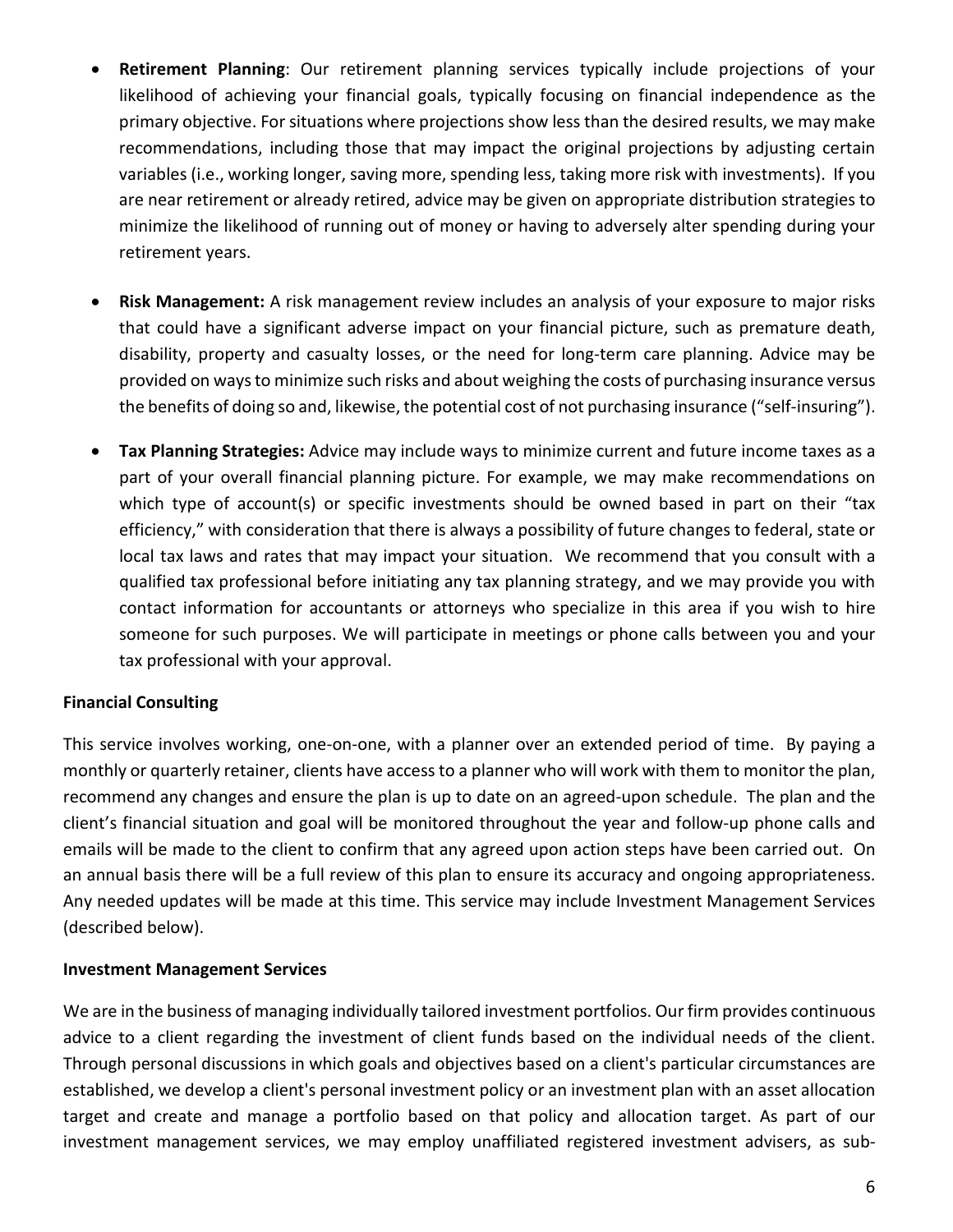advisers, to manage the client's portfolio. In the service, we retain the ability to hire/fire sub-advisers without prior client consent. During our data-gathering process, we determine the client's individual objectives, time horizons, risk tolerance, and liquidity needs. Prior to introducing clients to another investment adviser, Equita will be responsible for determining whether the investment advisory firm is properly licensed, notice filed, or exempt from registration in the appropriate jurisdiction. We may also review and discuss a client's prior investment history, as well as family composition and background.

Account supervision is guided by the stated objectives of the client (e.g., maximum capital appreciation, growth, income, or growth and income), as well as tax considerations. Clients may impose reasonable restrictions on investing in certain securities, types of securities, or industry sectors. Fees pertaining to this service are outlined in Item 5 of this brochure.

### **Client Tailored Services and Client Imposed Restrictions**

We offer the same suite of services to all of our clients. However, specific client financial plans and their implementation are dependent upon the client Investment Policy Statement which outlines each client's current situation (income, tax levels, and risk tolerance levels) and is used to construct a client specific plan to aid in the selection of a portfolio that matches restrictions, needs, and targets.

### **Wrap Fee Programs**

We do not participate in wrap fee programs.

## <span id="page-6-0"></span>Item 5: Fees and Compensation

Please note, unless a client has received the firm's disclosure brochure at least 48 hours prior to signing the investment advisory contract, the investment advisory contract may be terminated by the client within five (5) business days of signing the contract without incurring any advisory fees. How we are paid depends on the type of advisory service we are performing. Please review the fee and compensation information below.

### **Financial Consulting**

Financial consulting consists of an ongoing fee that is paid quarterly, in advance, at a rate up to \$5,000.00 per quarter. The fee may be negotiable in certain cases, and clients may choose to pay the fee monthly as well. This service may be terminated with 30 days' notice. Upon termination of any account, the fee will be prorated and any unearned fee will be refunded to the client. The client will receive an invoice and payment can be either made by check or with direct deposit (ACH) through a third-party payment processor.

### **Financial Planning Fixed Fee**

Financial Planning is also offered on a fixed fee basis. The fixed fee will be agreed upon before the start of any work. The fixed fee will not exceed \$10,000.00, per plan. The fee is negotiable with payment structure agreed to in the financial planning agreement. However, Equita will not bill an amount above \$500.00 more than 6 months in advance. The client will receive an invoice and payment can be either made by check or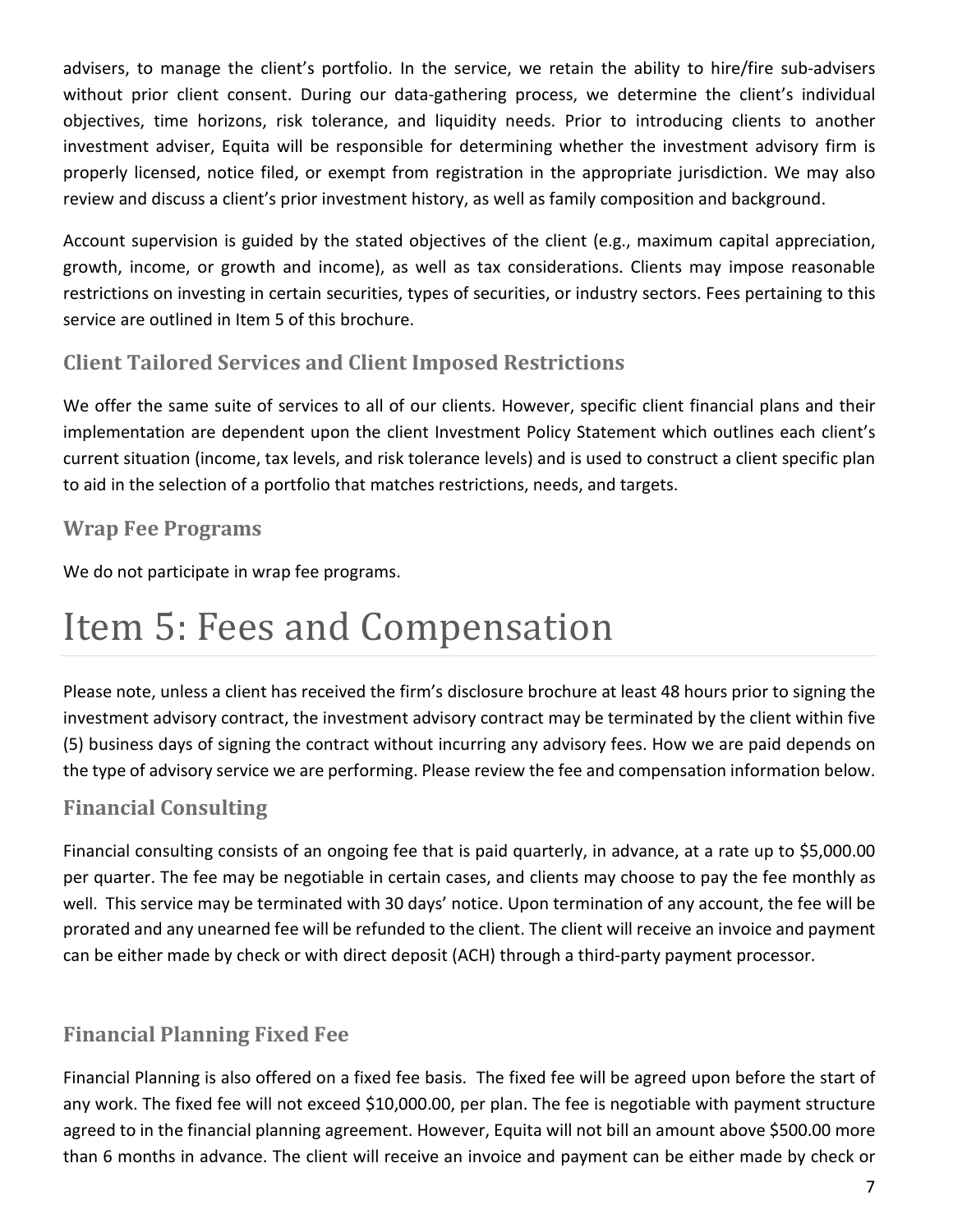with direct deposit (ACH) through a third-party payment processor. In the event of early termination, the fee will be prorated depending on work completed multiplied by the agreed upon hourly rate, and any unearned fee will be refunded to the client. In the case of an initial deposit, if the initial deposit is greater than the amount billed, then the client will be refunded the difference. If the initial deposit is less, then the client will be billed the difference.

### **Financial Planning Hourly Fee**

Financial Planning fee is an hourly rate will not exceed \$500.00 per hour, depending on complexity and client's needs. The fee may be negotiable in certain cases. The fee is paid in advance. The client will receive an invoice and payment can be made by check or with direct deposit (ACH) through a third-party payment processor. Equita will not bill an amount above \$500.00 more than 6 months in advance. In the event of early termination by client, the fee will be prorated and any unearned fee will be refunded to the client.

#### **Investment Management Services**

For clients receiving Investment Management Services only, our standard advisory fee is based on the market value of the account and is calculated as follows:

| <b>Account Value</b>    | <b>Annual Advisory Fee</b> |
|-------------------------|----------------------------|
| $$0 - $250,000$         | 2.50%                      |
| \$250,001 - \$500,000   | 2.25%                      |
| \$500,001 - \$1,500,000 | 2.00%                      |
| \$1,500,001 and Above   | 1.50%                      |

The annual fees are negotiable and are pro-rated and paid in advance on a quarterly basis, or clients may choose to pay monthly in arrears. Please note, the above fee schedule does include the sub-adviser's fee. Client fees when using a sub-adviser will not exceed 3% of assets under management. No increase in the annual fee shall be effective without agreement from the client by signing a new agreement or amendment to their current advisory agreement.

Advisory fees are directly debited from client accounts, paid by debit/credit through a third-party payment processor, or the client may choose to pay by check or with direct deposit (ACH) through a third-party payment processor. Accounts initiated or terminated during a calendar quarter will be charged a pro-rated fee based on the amount of time remaining in the billing period. An account may be terminated with written notice at least 30 calendar days in advance. Upon termination of the account, any unearned fee will be refunded to the client.

### **Other Types of Fees and Expenses**

When implementing an investment recommendation, the client may incur additional fees such as, transaction fees, and other related costs and expenses. Clients may incur certain charges imposed by brokerdealers, and other third parties such as custodial fees, deferred sales charges, odd-lot differentials, transfer taxes, wire transfer and electronic fund fees, and other fees and taxes on brokerage accounts and securities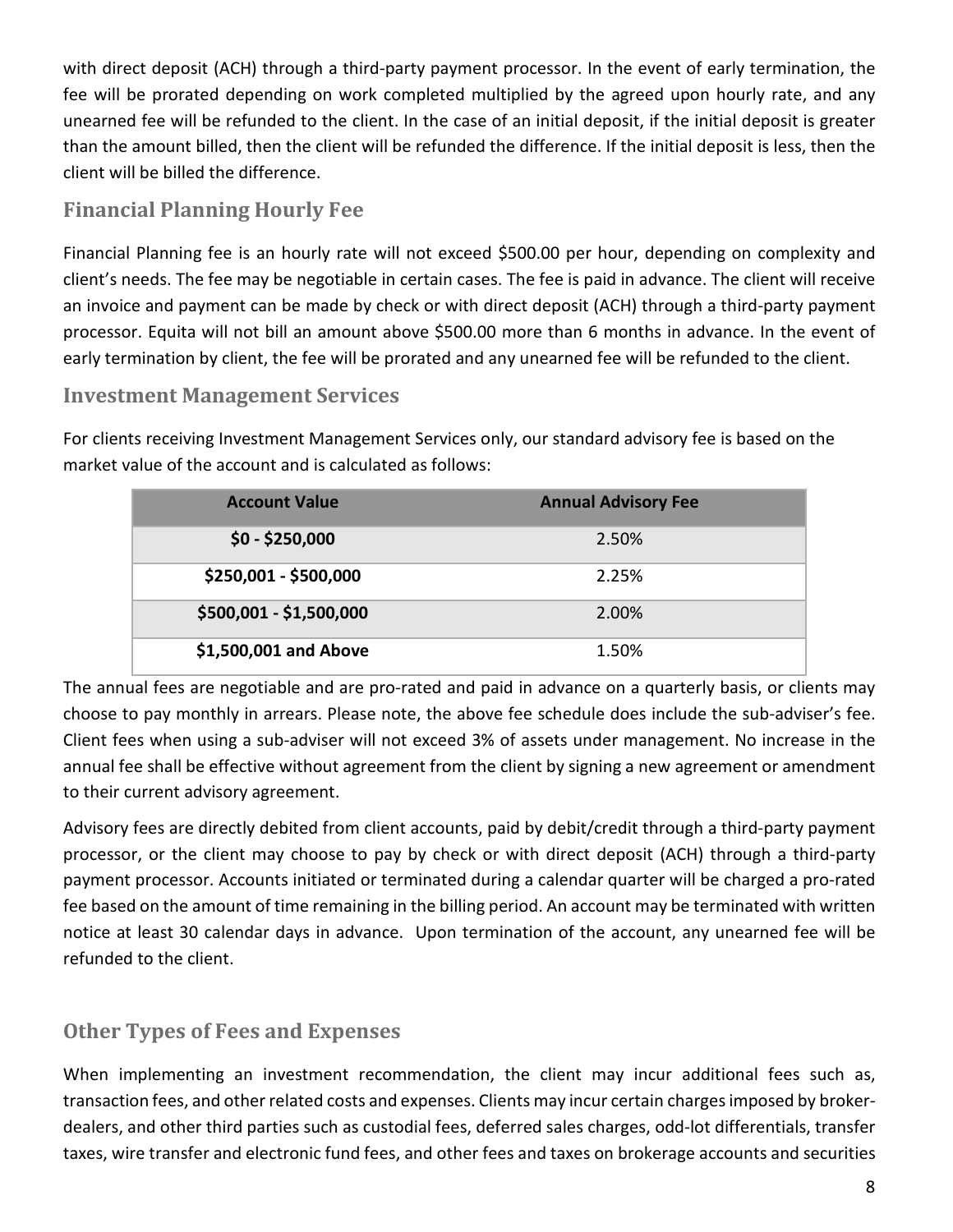transactions. Mutual fund and exchange traded funds also charge internal management fees, which are disclosed in a fund's prospectus. Such charges, fees and commissions are exclusive of and in addition to our fee, and we shall not receive any portion of these commissions, fees, and costs.

Item 12 further describes the factors that we consider in selecting or recommending broker-dealers for client's transactions and determining the reasonableness of their compensation (e.g., commissions).

We do not accept compensation for the sale of securities or other investment products including assetbased sales charges or service fees from the sale of mutual funds.

## <span id="page-8-0"></span>Item 6: Performance-Based Fees and Side-By-Side Management

We do not offer performance-based fees.

# <span id="page-8-1"></span>Item 7: Types of Clients

We provide financial planning services to individuals, high net-worth individuals, and other investment advisers. We do not have a minimum account size requirement.

# <span id="page-8-2"></span>Item 8: Methods of Analysis, Investment Strategies and Risk of Loss

When clients have us complete an Investment Analysis (described in Item 4 of this brochure) as part of their financial plan, our primary investment philosophy is market efficiency and asset allocation.

**Market Efficiency** asserts that financial markets are "informationally efficient" and an investor cannot consistently achieve returns in excess of average market returns on a risk-adjusted bases, given the information available at the time the investment is made. Market efficiency does not mean having certainty about the future, rather it is a simplification of the world which may not always hold true, and that the market is practically efficient for investment purposes for most individuals.

**Asset Allocation** attempts to identify an appropriate ratio of securities, fixed income, and cash suitable to the client's investment goals and risk tolerance rather than focus primarily on securities selection. A risk of asset allocation is that the client may not participate in sharp increases in a particular security, industry or market sector. Another risk is that the ratio of securities, fixed income, and cash will change over time due to stock and market movements and, if not corrected, will no longer be appropriate for the client's goals.

### **Material Risks Involved**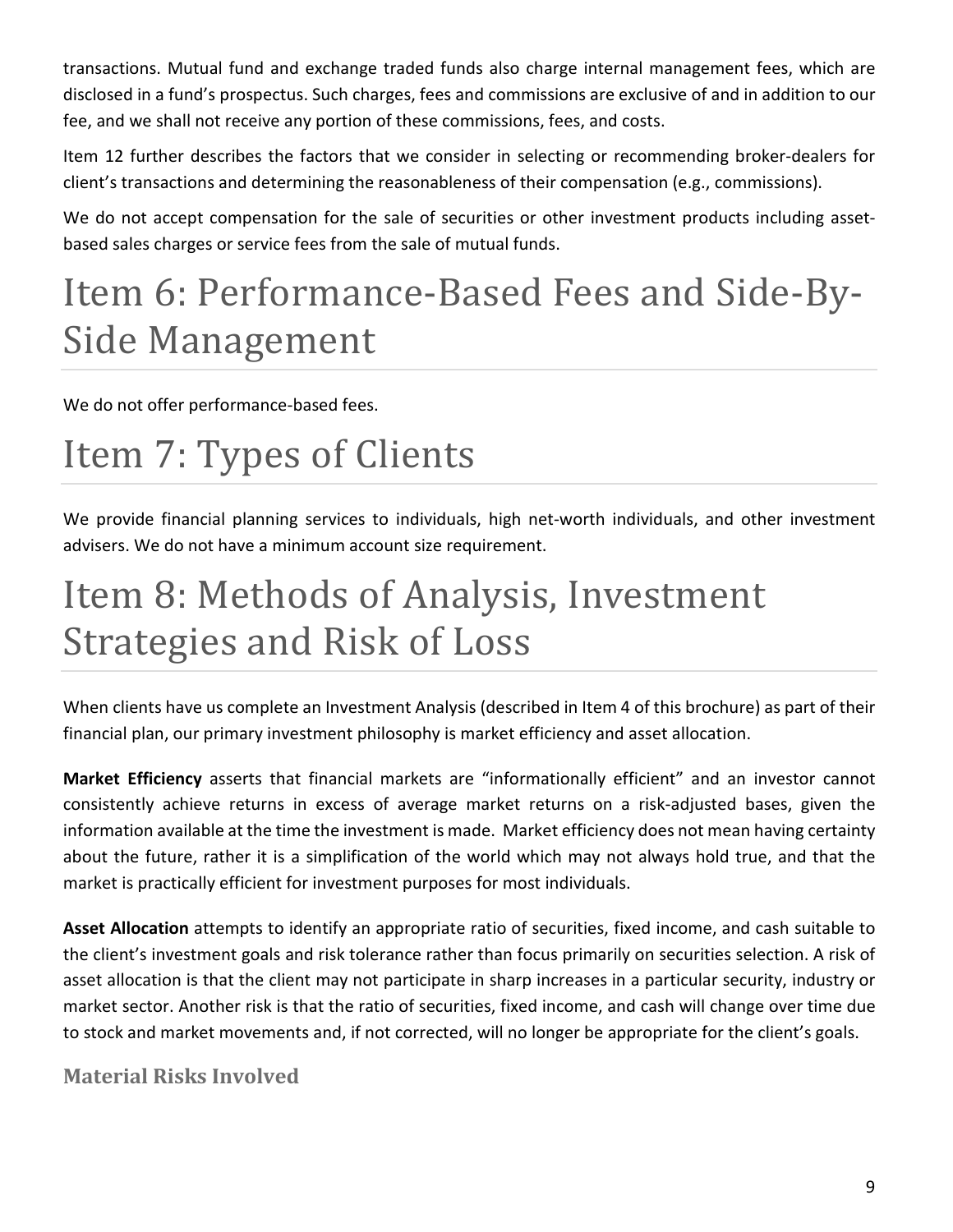**All investing strategies we offer involve risk and may result in a loss of your original investment which you should be prepared to bear.** Many of these risks apply equally to stocks, bonds, commodities and any other investment or security. Material risks associated with our investment strategies are listed below.

**Market Risk:** Market risk involves the possibility that an investment's current market value will fall because of a general market decline, reducing the value of the investment regardless of the operational success of the issuer's operations or its financial condition.

**Strategy Risk:** Equita's investment strategies and/or investment techniques may not work as intended.

**Small and Medium Cap Company Risk:** Securities of companies with small and medium market capitalizations are often more volatile and less liquid than investments in larger companies. Small and medium cap companies may face a greater risk of business failure, which could increase the volatility of the client's portfolio.

**Turnover Risk:** At times, the strategy may have a portfolio turnover rate that is higher than other strategies. A high portfolio turnover would result in correspondingly greater brokerage commission expenses and may result in the distribution of additional capital gains for tax purposes. These factors may negatively affect the account's performance.

**Limited markets:** Certain securities may be less liquid (harder to sell or buy) and their prices may at times be more volatile than at other times. Under certain market conditions we may be unable to sell or liquidate investments at prices we consider reasonable or favorable or find buyers at any price.

**Concentration Risk:** Certain investment strategies focus on particular asset-classes, industries, sectors or types of investment. From time to time these strategies may be subject to greater risks of adverse developments in such areas of focus than a strategy that is more broadly diversified across a wider variety of investments.

**Interest Rate Risk:** Bond (fixed income) prices generally fall when interest rates rise, and the value may fall below par value or the principal investment. The opposite is also generally true: bond prices generally rise when interest rates fall. In general, fixed income securities with longer maturities are more sensitive to these price changes. Most other investments are also sensitive to the level and direction of interest rates.

**Legal or Legislative Risk**: Legislative changes or Court rulings may impact the value of investments, or the securities' claim on the issuer's assets and finances.

**Inflation**: Inflation may erode the buying-power of your investment portfolio, even if the dollar value of your investments remains the same.

#### **Risks Associated with Securities**

Apart from the general risks outlined above which apply to all types of investments, specific securities may have other risks.

**Common stocks** may go up and down in price quite dramatically, and in the event of an issuer's bankruptcy or restructuring could lose all value. A slower-growth or recessionary economic environment could have an adverse effect on the price of all stocks.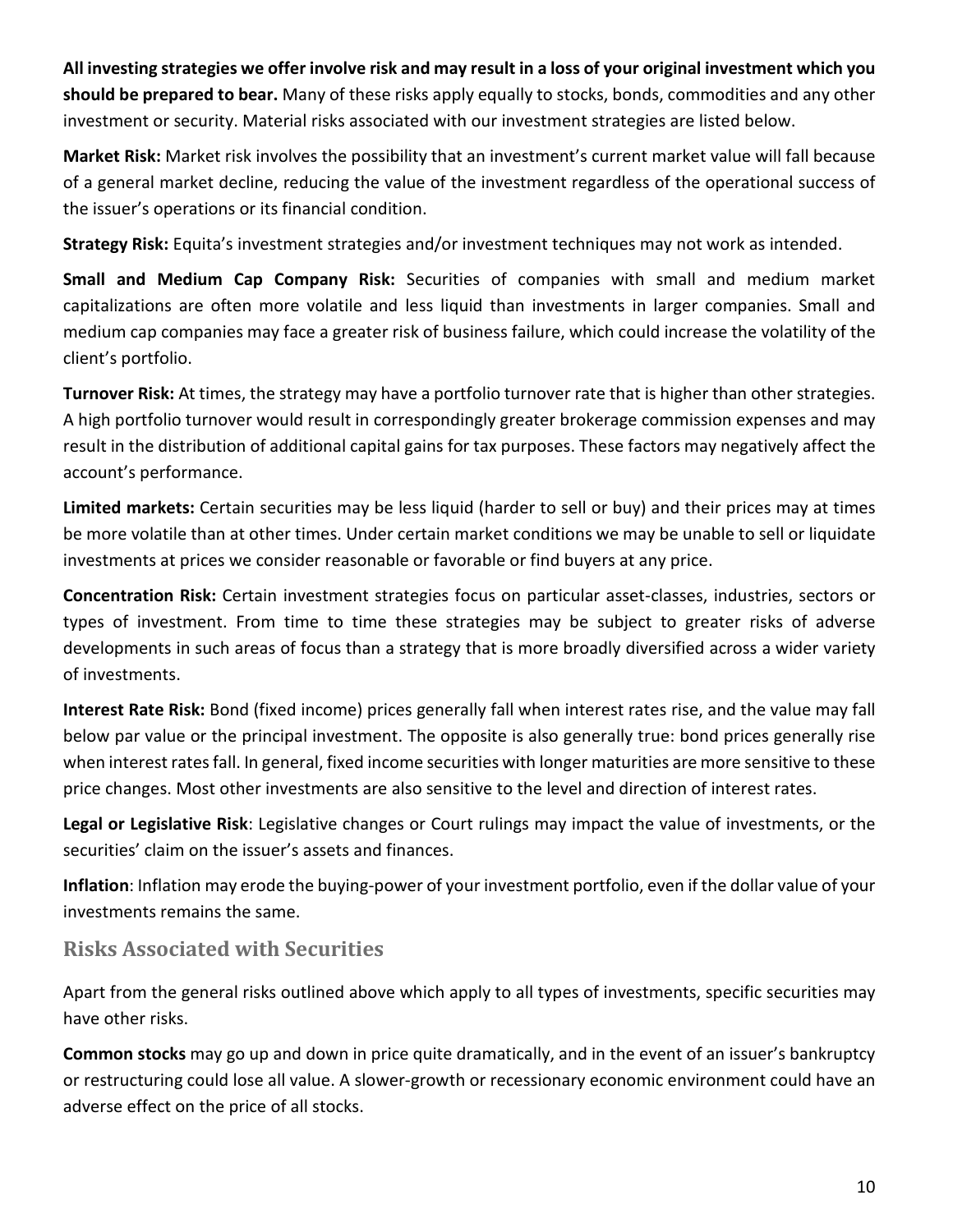**Corporate Bonds** are debt securities to borrow money. Generally, issuers pay investors periodic interest and repay the amount borrowed either periodically during the life of the security and/or at maturity. Alternatively, investors can purchase other debt securities, such as zero coupon bonds, which do not pay current interest, but rather are priced at a discount from their face values and their values accrete over time to face value at maturity. The market prices of debt securities fluctuate depending on such factors as interest rates, credit quality, and maturity. In general, market prices of debt securities decline when interest rates rise and increase when interest rates fall. The longer the time to a bond's maturity, the greater its interest rate risk.

**Municipal Bonds** are debt obligations generally issued to obtain funds for various public purposes, including the construction of public facilities. Municipal bonds pay a lower rate of return than most other types of bonds. However, because of a municipal bond's tax-favored status, investors should compare the relative after-tax return to the after-tax return of other bonds, depending on the investor's tax bracket. Investing in municipal bonds carries the same general risks as investing in bonds in general. Those risks include interest rate risk, reinvestment risk, inflation risk, market risk, call or redemption risk, credit risk, and liquidity and valuation risk.

**Investment Companies Risk**. When a client invests in open end mutual funds or ETFs, the client indirectly bears its proportionate share of any fees and expenses payable directly by those funds. Therefore, the client will incur higher expenses, many of which may be duplicative. In addition, the client's overall portfolio may be affected by losses of an underlying fund and the level of risk arising from the investment practices of an underlying fund (such as the use of derivatives). ETFs are also subject to the following risks: (i) an ETF's shares may trade at a market price that is above or below their net asset value; (ii) the ETF may employ an investment strategy that utilizes high leverage ratios; or (iii) trading of an ETF's shares may be halted if the listing exchange's officials deem such action appropriate, the shares are de-listed from the exchange, or the activation of market-wide "circuit breakers" (which are tied to large decreases in stock prices) halts stock trading generally. Equita has no control over the risks taken by the underlying funds in which clients invest.

# <span id="page-10-0"></span>Item 9: Disciplinary Information

Registered investment advisers are required to disclose all material facts regarding any legal or disciplinary events that would be material to your evaluation of Equita or the integrity of our management. We have no information applicable to this Item.

# <span id="page-10-1"></span>Item 10: Other Financial Industry Activities and Affiliations

No Equita employee is registered, or have an application pending to register, as a broker-dealer or a registered representative of a broker-dealer.

No Equita employee is registered, or have an application pending to register, as a futures commission merchant, commodity pool operator or a commodity trading advisor.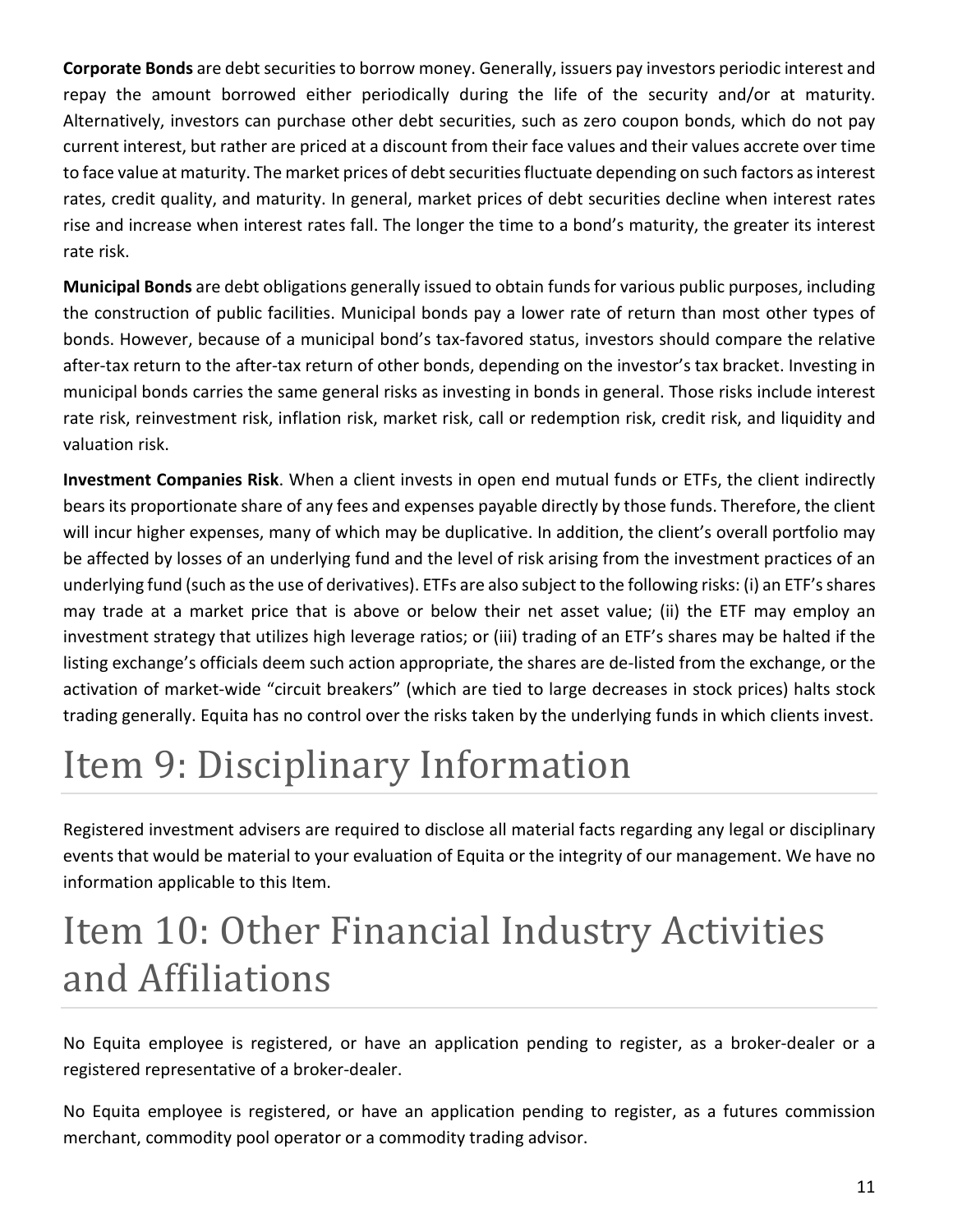Equita does not have any related parties. As a result, we do not have a relationship with any related parties.

Equita only receives compensation directly from clients. We do not receive compensation from any outside source and do not engage in product sales. We do not have any conflicts of interest with any outside party.

### **Material Relationships with Other Investment Advisers**

Equita provides financial planning support services, as a paraplanner, to other registered investment advisers for compensation. Equita may refer clients to these advisers, and they may refer clients to Equita, however no compensation is given for either referral activity.

As mentioned in Item 4 above, Equita may employ sub-advisers to manage client accounts. In such circumstances, Equita will compensate the sub-adviser out of the advisory fee it collects from the client. This situation creates a conflict of interest because Equita has the financial incentive to recommend cheaper subadvisers. However, when employing a sub-adviser, the client's best interest and suitability of the sub-adviser will be the main determining factors of Equita. Prior to introducing clients to another investment adviser, Equita will be responsible for determining whether the investment advisory firm is properly licensed, notice filed, or exempt from registration in the appropriate jurisdiction.

# <span id="page-11-0"></span>Item 11: Code of Ethics, Participation or Interest in Client Transactions and Personal Trading

As a fiduciary, our firm and its associates have a duty of utmost good faith to act solely in the best interests of each client. Our clients entrust us with their funds and personal information, which in turn places a high standard on our conduct and integrity. Our fiduciary duty is a core aspect of our Code of Ethics and represents the expected basis of all of our dealings. The firm also adheres to the Code of Ethics and Professional Responsibility adopted by the CFP® Board of Standards Inc. and accepts the obligation not only to comply with the mandates and requirements of all applicable laws and regulations but also to take responsibility to act in an ethical and professionally responsible manner in all professional services and activities.

This code does not attempt to identify all possible conflicts of interest, and literal compliance with each of its specific provisions will not shield associated persons from liability for personal trading or other conduct that violates a fiduciary duty to advisory clients. A summary of the Code of Ethics' Principles is outlined below.

- Integrity Associated persons shall offer and provide professional services with integrity.
- Objectivity Associated persons shall be objective in providing professional services to clients.
- Competence Associated persons shall provide services to clients competently and maintain the necessary knowledge and skill to continue to do so in those areas in which they are engaged.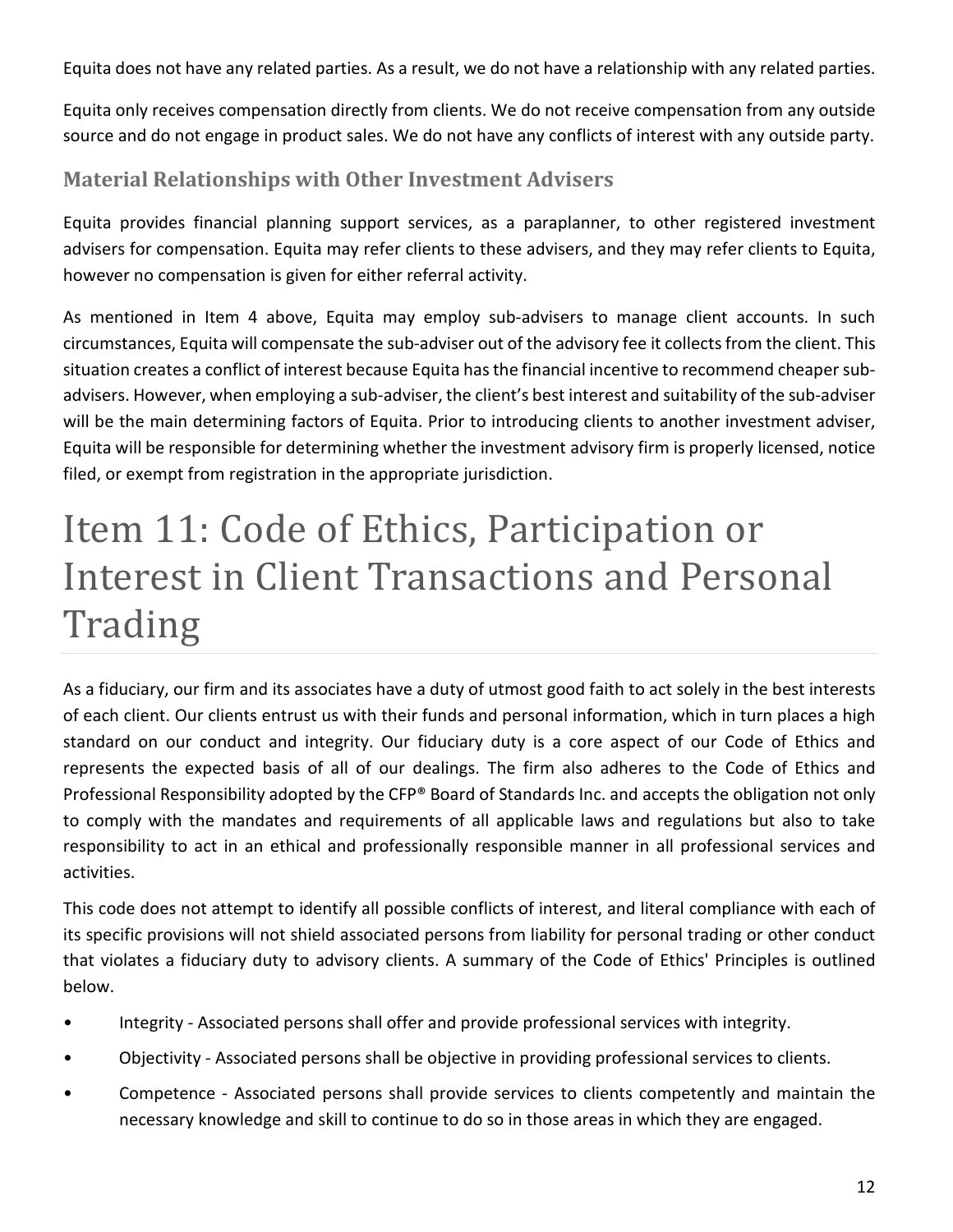- Fairness Associated persons shall perform professional services in a manner that is fair and reasonable to clients, principals, partners, and employers, and shall disclose conflict(s) of interest in providing such services.
- Confidentiality Associated persons shall not disclose confidential client information without the specific consent of the client unless in response to proper legal process, or as required by law.
- Professionalism Associated persons' conduct in all matter shall reflect credit of the profession.
- Diligence Associated persons shall act diligently in providing professional services.

We will, upon request, promptly provide a complete code of ethics.

Our firm and its "related persons" (associates, their immediate family members, etc.) do not recommend to clients, or buys or sells for client accounts, securities in which we have a material financial interest. A recommendation made to one client may be different in nature or in timing from a recommendation made to a different client. Clients often have different objectives and risk tolerances. At no time, however, will our firm or any related party receive preferential treatment over our clients.

In an effort to reduce or eliminate certain conflicts of interest involving the firm or personal trading, our policy may require that we restrict or prohibit associates' transactions in specific securities transactions. Any exceptions or trading pre-clearance must be approved by our Chief Compliance Officer in advance of the transaction in an account, and we maintain the required personal securities transaction records per regulation.

## <span id="page-12-0"></span>Item 12: Brokerage Practices

### **Factors Used to Select Custodians and/or Broker-Dealers**

Equita ("we/our") does not maintain custody of your assets that we manage (although we are deemed to have custody of your assets if you give us authority to withdraw assets from your account (see Item 15 – Custody, below). Your assets must be maintained in an account at a "qualified custodian," generally a brokerdealer or bank. We recommend that our clients use either TD Ameritrade, Inc. ("TD Ameritrade") or Charles Schwab & Co., Inc. ("Schwab"), both FINRA-registered broker-dealers, members SIPC, to act as the qualified custodian. We are independently owned and operated and not affiliated with TD Ameritrade nor Schwab. The selected qualified custodian will hold your assets in a brokerage account and buy and sell securities when we, or our sub-adviser, instructs them to. While we recommend that you use either TD Ameritrade or Schwab as custodian/broker, you will decide whether to do so and open your account with the qualified custodian by entering into an account agreement directly with them. We do not open the account for you. Even though your account is maintained at the qualified custodian, we can still use other brokers to execute trades for your account.

We seek to recommend a custodian/broker who will hold your assets and execute transactions on terms that are overall most advantageous when compared to other available providers and their services. We consider a wide range of factors, including, among others, these:

• combination of transaction execution services along with asset custody services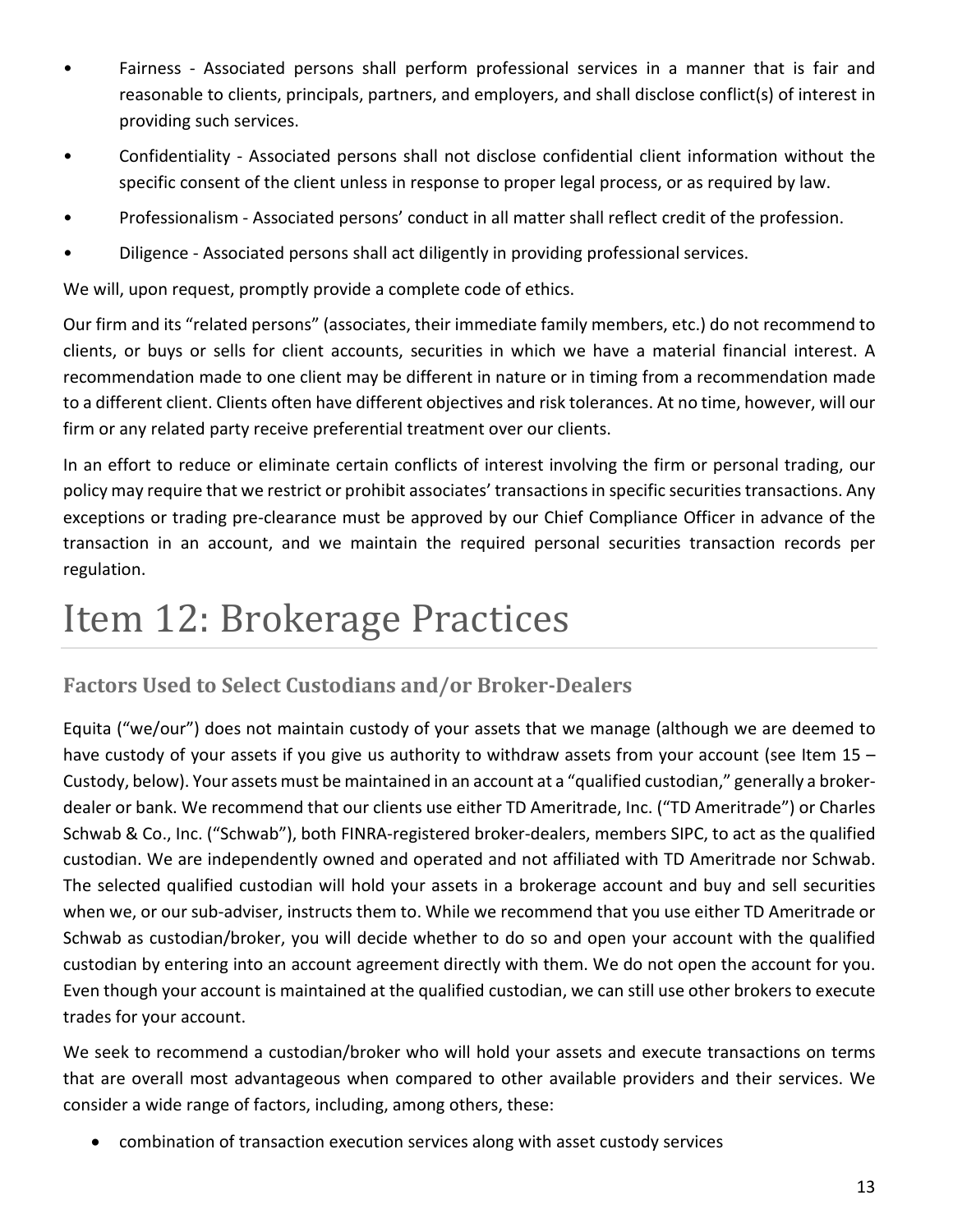- capability to execute, clear and settle trades (buy and sell securities for your account)
- capabilities to facilitate transfers and payments to and from accounts (wire transfers, check requests, bill payment, etc.)
- breadth of investment products made available (stocks, bonds, mutual funds, exchange traded funds (ETFs), etc.)
- availability of investment research and tools that assist us in making investment decisions
- quality of services
- competitiveness of the price of those services (commission rates, margin interest rates, other fees, etc.) and willingness to negotiate them
- reputation, financial strength and stability of the provider
- their prior service to us and our other clients
- availability of other products and services that benefit us, as discussed below.

Equita has an arrangement with unaffiliated broker-dealers TD Ameritrade, Inc. ("TD Ameritrade") and Charles Schwab & Co., Inc. ("Charles Schwab"), through which the broker-dealers provide our firm with their "platform" services for our advisory clients. These platform services include, among others, brokerage, custodial, administrative support, record keeping and related services that are intended to support investment advisers like Equita in conducting business and in serving the best interests of our clients, but that may also benefit us.

The above mentioned unaffiliated custodians may charge brokerage commissions and transaction fees for effecting certain securities transactions (i.e., transactions fees are charged for certain no-load mutual funds, commissions are charged for individual equity and debt securities transactions). Our independent custodian relationships enable Equita to obtain many no-load mutual funds without transaction charges and other noload funds at nominal transaction charges. These custodian's commission rates are generally considered discounted from customary retail commission rates. However, the commissions and transaction fees charged by the custodians may be higher or lower than those charged by other custodians and brokerdealers. As part of the arrangement, some custodians will make available to our firm, at no additional charge to us, certain research and brokerage services, including research services from independent research companies, as selected by Equita (within specified parameters).

Equita may also receive additional services intended to help us manage and further develop our business enterprise. These services include:

- educational conferences and events;
- technology, compliance, legal, and business consulting;
- publications and conferences on practice management and business succession; and
- access to employee benefits providers, human capital consultants, and insurance providers.

The qualified custodians may provide some of these services itself. In other cases, it will arrange for thirdparty vendors to provide the services to us. The qualified custodians may also discount or waive its fees for some of these services or pay all or a part of a third party's fees. Schwab may also provide us with other benefits such as occasional business entertainment of our personnel.

#### **Brokerage for Client Referrals**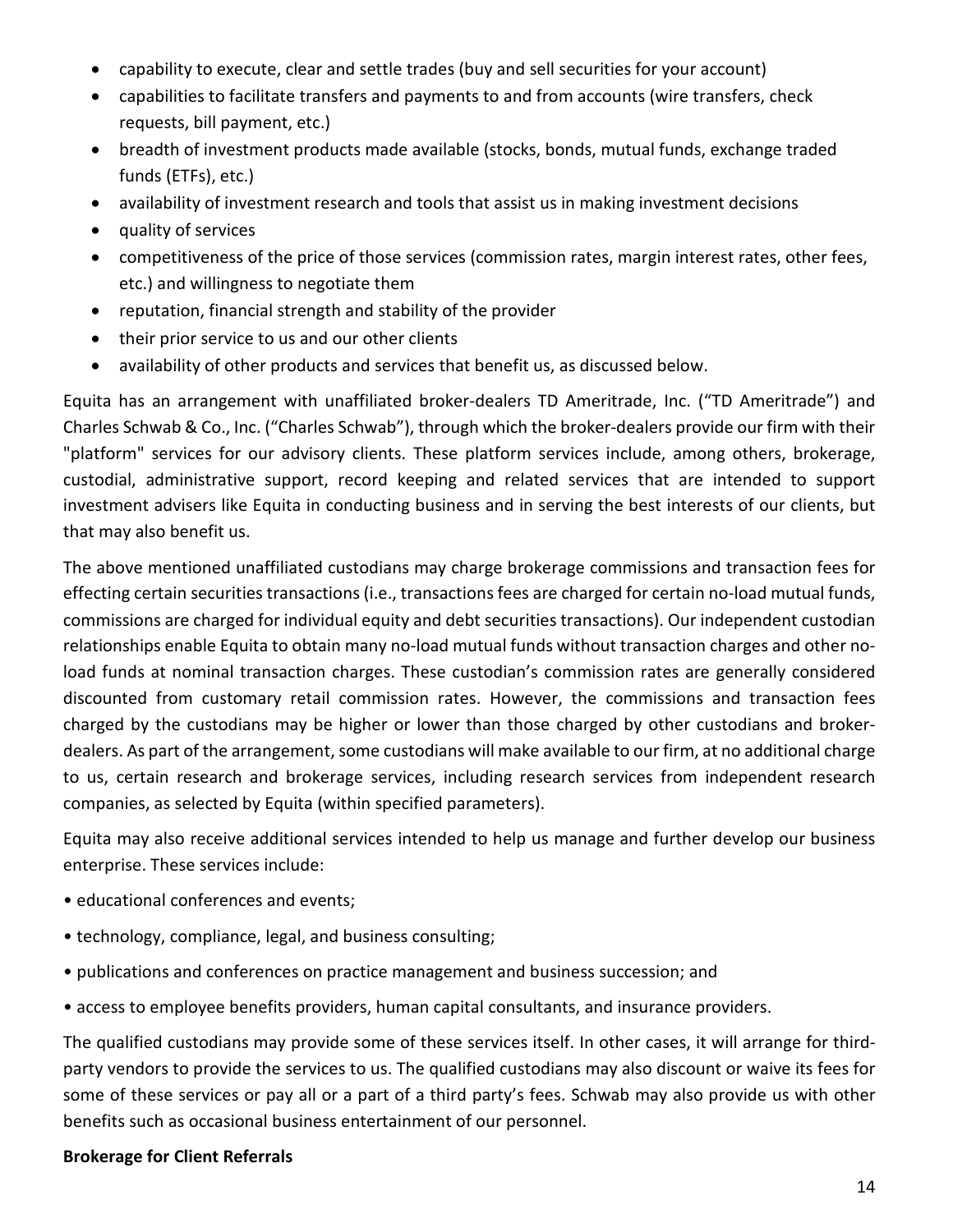We receive no referrals from a broker-dealer or third party in exchange for using that broker-dealer or third party.

#### **Clients Directing Which Broker/Dealer/Custodian to Use**

We do recommend a specific custodian for clients to use, however, clients may custody their assets at a custodian of their choice. Clients may also direct us to use a specific broker-dealer to execute transactions. By allowing clients to choose a specific custodian, we may be unable to achieve most favorable execution of client transaction and this may cost clients' money over using a lower-cost custodian.

### **Aggregating (Block) Trading for Multiple Client Accounts**

Aggregating trades (block trading) will be done at the discretion of the sub-adviser. Please refer to their Form ADV Part 2A for further detail.

## <span id="page-14-0"></span>Item 13: Review of Accounts

Our management personnel or investment adviser representatives review investment management accounts on at least a quarterly basis. The nature of these reviews is to learn whether client accounts are in line with their investment objectives, appropriately positioned based on market conditions, and investment policies, if applicable.

# <span id="page-14-1"></span>Item 14: Client Referrals and Other Compensation

We do not receive any economic benefit, directly or indirectly from any third party for advice rendered to our clients. Nor do we directly or indirectly compensate any person for client referrals.

# <span id="page-14-2"></span>Item 15: Custody

Clients should receive at least quarterly statements from the broker dealer, bank or other qualified custodian that holds and maintains client's investment assets. We urge you to carefully review such statements and compare such official custodial records to the account statements or reports that we may provide to you. Our statements or reports may vary from custodial statements based on accounting procedures, reporting dates, or valuation methodologies of certain securities.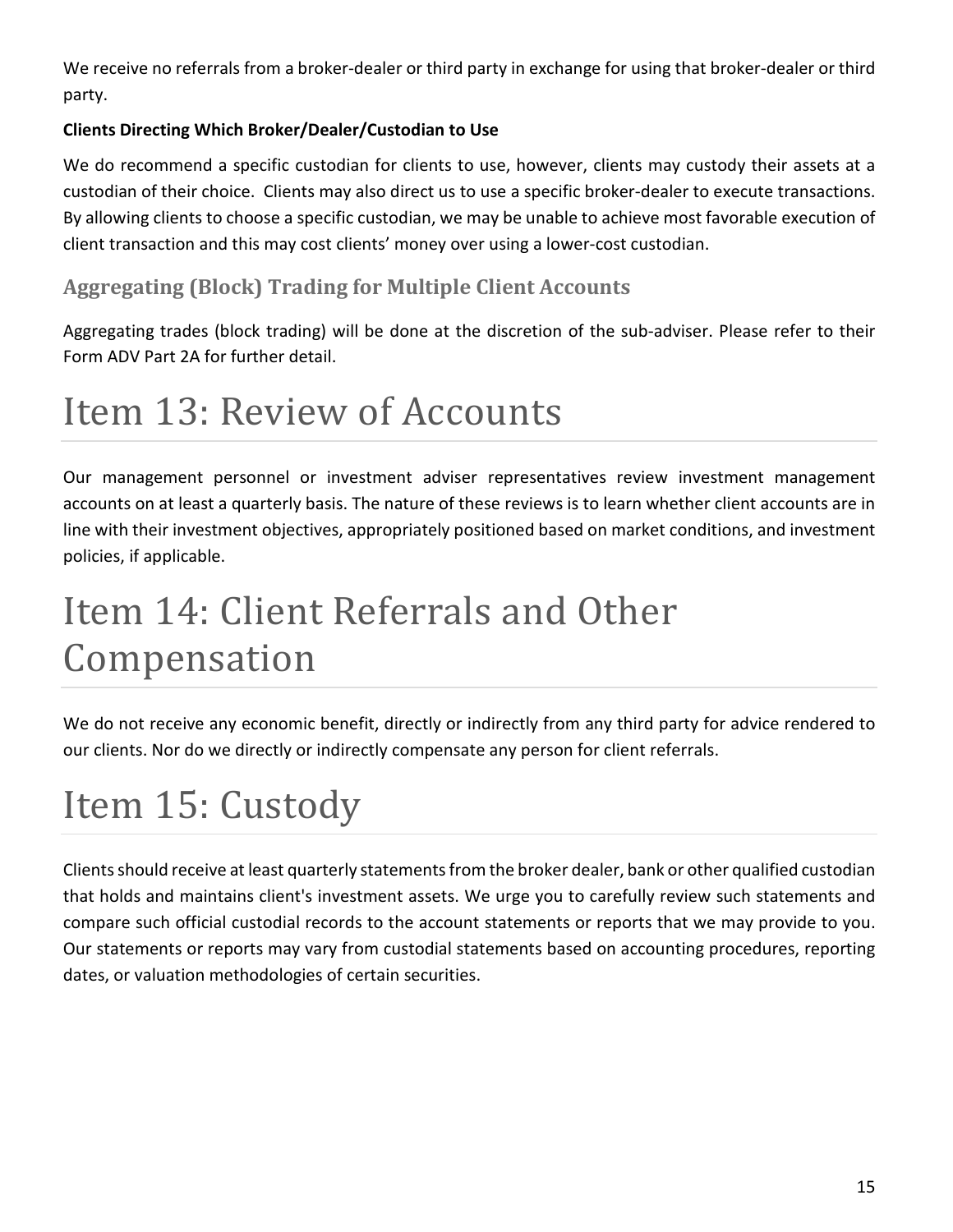<span id="page-15-0"></span>You may hire us to provide discretionary asset management services, in which case we place trades in your account(s) without contacting you prior to each trade to obtain your permission.

Our discretionary authority includes the ability to do the following without contacting you:

- Determine the security to buy or sell; and/or
- Determine the amount of the security to buy or sell

You give us discretionary authority when you sign a discretionary agreement with our firm and may limit this authority by giving us written instructions. You may also change/amend such limitations by once again providing us with written instructions. Discretionary accounts and/or trades may be traded first, resulting in a difference in price and execution costs.

If you wish to hold a security against our advice in a discretionary account, we will view these separately, and we will not include their performance in reported performance reports. We may charge management fees on these assets. By granting investment discretion, our firm is authorized to hire/fire sub-advisers.

When you enter into a non-discretionary arrangement with us, we will obtain your approval prior to the execution of a trade.

# <span id="page-15-1"></span>Item 17: Voting Client Securities

Equita does not vote client securities. Therefore, Clients maintain exclusive responsibility for: (1) voting proxies, and (2) acting on corporate actions pertaining to the Client's investment assets. The Client shall instruct the Client's qualified custodian to forward to the Client copies of all proxies and shareholder communications relating to the Client's investment assets. If the client would like our opinion on a particular proxy vote, they may contact us at the number listed on the cover of this brochure.

In most cases, you will receive proxy materials directly from the account custodian. However, in the event we were to receive any written or electronic proxy materials, we would forward them directly to you by mail, unless you have authorized our firm to contact you by electronic mail, in which case, we would forward you any electronic solicitation to vote proxies.

# <span id="page-15-2"></span>Item 18: Financial Information

Registered investment advisers are required in this Item to provide you with certain financial information or disclosures about our financial condition. We have no financial commitment that impairs our ability to meet contractual and fiduciary commitments to clients, and we have not been the subject of a bankruptcy proceeding.

We do not have custody of client funds or securities or require or solicit prepayment of more than \$1,200 in fees per client six months in advance.